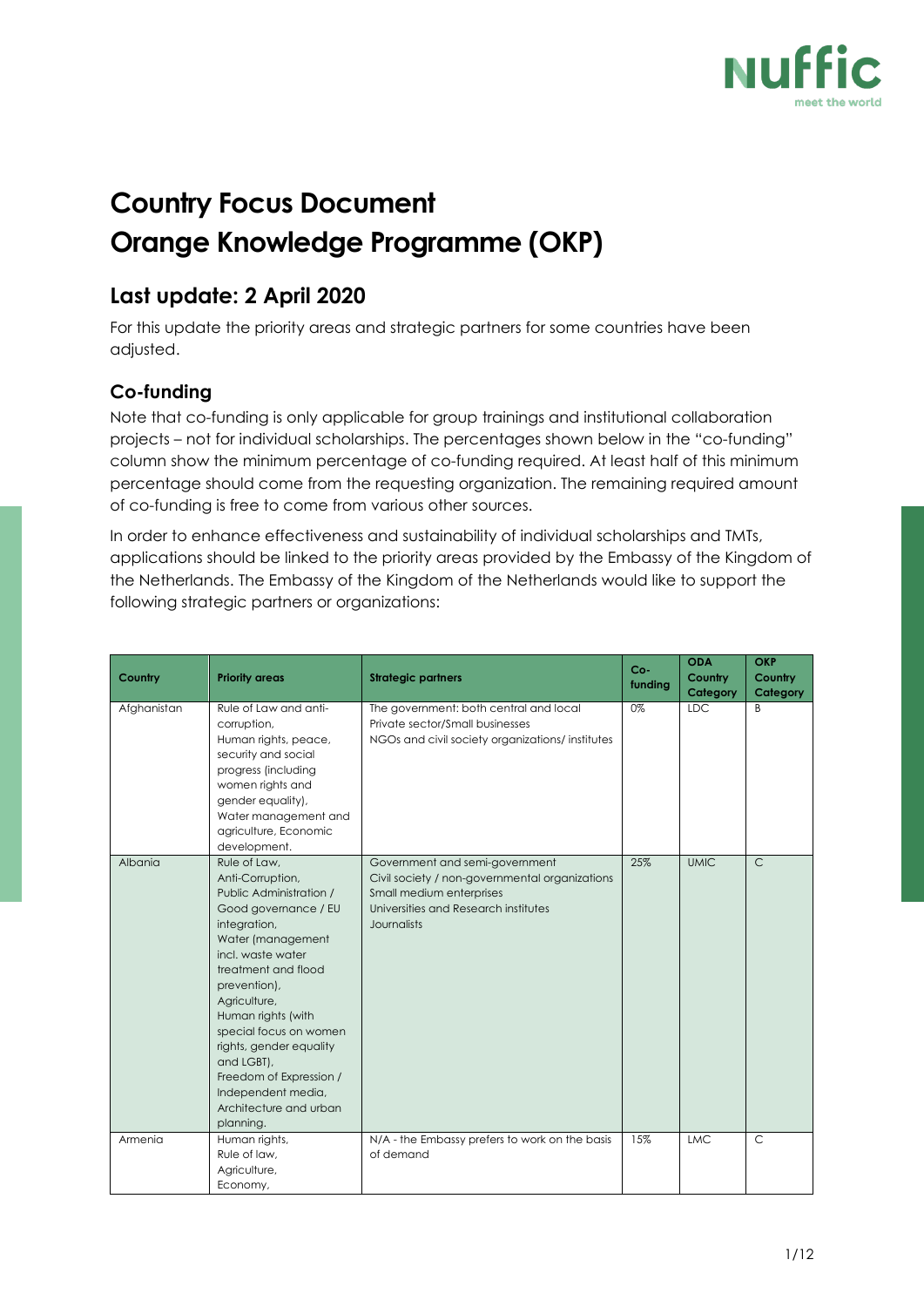

| Country             | <b>Priority areas</b>                                                                                                                                                                                                                                                                                                                                                                                                                                                                                                                                                                                                                                                            | <b>Strategic partners</b>                                                                                                                                                                                          | Co-<br>funding | <b>ODA</b><br>Country<br>Category | <b>OKP</b><br>Country<br>Category |
|---------------------|----------------------------------------------------------------------------------------------------------------------------------------------------------------------------------------------------------------------------------------------------------------------------------------------------------------------------------------------------------------------------------------------------------------------------------------------------------------------------------------------------------------------------------------------------------------------------------------------------------------------------------------------------------------------------------|--------------------------------------------------------------------------------------------------------------------------------------------------------------------------------------------------------------------|----------------|-----------------------------------|-----------------------------------|
|                     | Good governance,<br>Climate,<br>Water.                                                                                                                                                                                                                                                                                                                                                                                                                                                                                                                                                                                                                                           |                                                                                                                                                                                                                    |                |                                   |                                   |
| Bangladesh          | -Integrated Food and<br>Nutrition Security<br>(including water and<br>climate change)<br>-Integrated water<br>resources management<br>-Delta management<br>-Maritime development<br>including port<br>development<br>-SRHR                                                                                                                                                                                                                                                                                                                                                                                                                                                       | Please find more information regarding this<br>country in the Country Plan of Implementation<br>(CPI) on our website:<br>https://www.nuffic.nl/en/subjects/institutional-<br>collaboration-projects/               | 0%             | <b>LDC</b>                        | A                                 |
| Benin               | Food and Nutrition<br>Security,<br>Sexual Reproductive<br>Health and Rights.                                                                                                                                                                                                                                                                                                                                                                                                                                                                                                                                                                                                     | Please find more information regarding this<br>country in the Country Plan of Implementation<br>(CPI) on our website:<br>https://www.nuffic.nl/en/subjects/institutional-<br>collaboration-projects/               | 0%             | <b>LDC</b>                        | A                                 |
| Bhutan              | Agriculture, forestry and<br>fishery, Architecture and<br>town planning, Business<br>administration and<br>management, Education<br>and teacher training,<br>Engineering,<br>Environmental science,<br>Law,<br>Mass communication<br>and information science,<br>Medical and health<br>science,<br>Natural science, Social<br>behavior science,<br>Transport and<br>communication.<br>Research and<br>development,<br>Entrepreneurship,<br>Gender,<br>Informatics / information<br>system, Natural resource<br>and environment, Private<br>sector development,<br>Policy development and<br>management, Public<br>administration, Quality<br>assurance, Water and<br>sanitation. | Government/ semi government<br>Educational / Teacher training (university,<br>education center, training center etc.)<br>Small/Medium scale business enterprise<br>Private sector<br>Non-governmental organisation | 0%             | <b>LDC</b>                        | $\mathsf{C}$                      |
| <b>Bolivia</b>      | Agro-business,<br>Water,<br>Energy,<br>Logistics and<br>transportation.                                                                                                                                                                                                                                                                                                                                                                                                                                                                                                                                                                                                          | Private business conglomerates (such as the<br>chamber of exporters, entrepreneurs, industry,<br>commerce, etc.) Local government (sub-<br>national)                                                               | 15%            | <b>LMIC</b>                       | $\mathsf{C}$                      |
| <b>Burkina Faso</b> | Sexual and Reproductive<br>Health and Rights,<br>Security and Rule of Law,<br>Private Sector<br>Development,<br>Food and Nutrition<br>Security,<br>Water,                                                                                                                                                                                                                                                                                                                                                                                                                                                                                                                        | Ministries and government agencies directly<br>involved in policy development and<br>implementation in the above-mentioned<br>areas.                                                                               | 0%             | <b>LDC</b>                        | B                                 |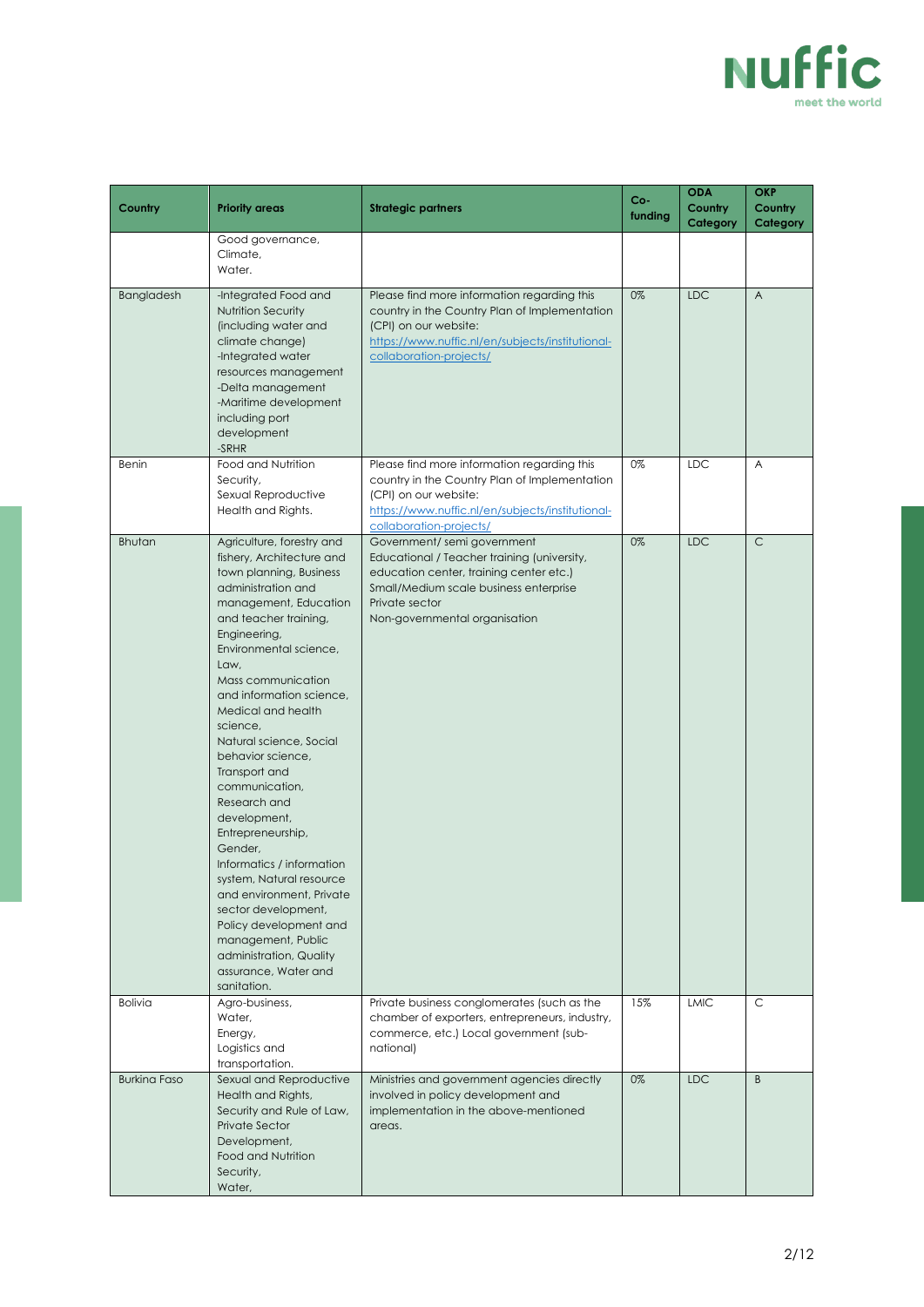

| Country                                  | <b>Priority areas</b>                                                                                                                                                                                                                                                                                                                                                                                                                                                                                                                                                                                                                                                                                                                                                                  | <b>Strategic partners</b>                                                                                                                                                                            | Co-<br>funding | <b>ODA</b><br>Country<br>Category | <b>OKP</b><br>Country<br>Category |
|------------------------------------------|----------------------------------------------------------------------------------------------------------------------------------------------------------------------------------------------------------------------------------------------------------------------------------------------------------------------------------------------------------------------------------------------------------------------------------------------------------------------------------------------------------------------------------------------------------------------------------------------------------------------------------------------------------------------------------------------------------------------------------------------------------------------------------------|------------------------------------------------------------------------------------------------------------------------------------------------------------------------------------------------------|----------------|-----------------------------------|-----------------------------------|
|                                          | Other priority areas:<br>Integrated water<br>resources, management<br>for different stakeholders<br>(agriculture, animal<br>husbandry, fisheries,<br>energy, transport,<br>drinking water)<br>Employment creation for<br>youth, Migration.                                                                                                                                                                                                                                                                                                                                                                                                                                                                                                                                             |                                                                                                                                                                                                      |                |                                   |                                   |
| Burundi                                  | Food and Nutrition<br>Security,<br>Sexual and Reproductive<br>Health and<br>Rights/gender                                                                                                                                                                                                                                                                                                                                                                                                                                                                                                                                                                                                                                                                                              | Please find more information regarding this<br>country in the Country Plan of Implementation<br>(CPI) on our website:<br>https://www.nuffic.nl/en/subjects/institutional-<br>collaboration-projects/ | 0%             | <b>LDC</b>                        | A                                 |
| Cambodia                                 | Water management,<br>Agro business,<br>Energy,<br>Sustainable economic<br>development,<br>Environment/Climate.                                                                                                                                                                                                                                                                                                                                                                                                                                                                                                                                                                                                                                                                         | No specific, it could be any potential<br>individual or organization from government<br>and private sectors                                                                                          | 0%             | <b>LDC</b>                        | $\mathsf{C}$                      |
| Colombia                                 | In order to enhance<br>effectiveness and<br>sustainability of individual<br>scholarships and TMTs,<br>applications should<br>complement existing<br>institutional cooperation,<br>supported by Nuffic or<br>the Embassy of the<br>Kingdom of the<br>Netherlands, by building<br>capacity in related<br>organisations in the<br>following fields:<br>Security & Rule of Law<br>with the aim to increase<br>legitimate stability. More<br>specifically, social and<br>economic reconstruction<br>is chosen for a long-term<br>impact: peace building<br>through rural economic<br>development in water<br>and agriculture.<br>In addition applications<br>for scholarships in the so-<br>called 'Orange<br>Economy' are eligible<br>(not necessarily linked to<br>existing cooperation). | Please find more information regarding this<br>country in the Country Plan of Implementation<br>(CPI) on our website:<br>https://www.nuffic.nl/en/subjects/institutional-<br>collaboration-projects/ | 25%            | <b>UMIC</b>                       | A                                 |
| Cuba                                     | Climate,<br>Food Security,<br>Water,<br>Independent Journalism,<br>Private Sector<br>Development.                                                                                                                                                                                                                                                                                                                                                                                                                                                                                                                                                                                                                                                                                      | Knowledge institutions, organizations working<br>with the local community, private sector and<br>cooperatives                                                                                        | 25%            | <b>UMIC</b>                       | $\mathsf{C}$                      |
| Democratic<br>Republic of<br>Congo (DRC) | Health,<br>Sexual and Reproductive<br>Health and Rights,<br>Education,<br>Security and Rule of Law,                                                                                                                                                                                                                                                                                                                                                                                                                                                                                                                                                                                                                                                                                    | Government staff, NGO's, entrepreneurs,<br>researchers                                                                                                                                               | 0%             | <b>LDC</b>                        | B                                 |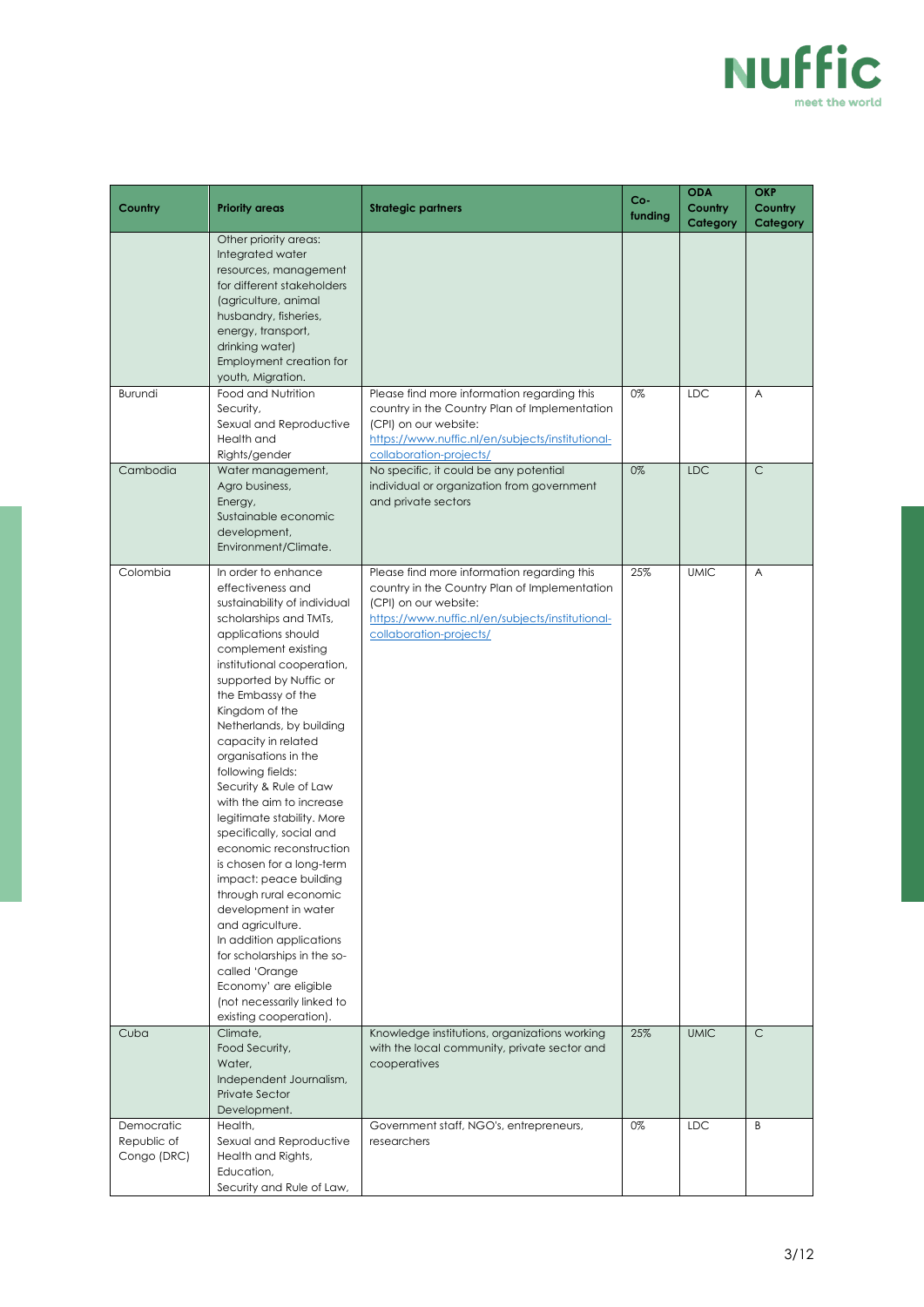

| Country   | <b>Priority areas</b>                                                                                                                                                                                                                                                                                                                                                                                                                                                                                                                                                                                       | <b>Strategic partners</b>                                                                                                                                                                                                                                                                                 | $Co-$<br>funding | <b>ODA</b><br>Country<br>Category | <b>OKP</b><br>Country<br>Category |
|-----------|-------------------------------------------------------------------------------------------------------------------------------------------------------------------------------------------------------------------------------------------------------------------------------------------------------------------------------------------------------------------------------------------------------------------------------------------------------------------------------------------------------------------------------------------------------------------------------------------------------------|-----------------------------------------------------------------------------------------------------------------------------------------------------------------------------------------------------------------------------------------------------------------------------------------------------------|------------------|-----------------------------------|-----------------------------------|
|           | Private Sector<br>Development,<br>Food and Nutrition<br>Security,<br>Water,<br>Women's Rights and<br>Gender Equality,<br>Climate and Minerals.                                                                                                                                                                                                                                                                                                                                                                                                                                                              |                                                                                                                                                                                                                                                                                                           |                  |                                   |                                   |
| Egypt     | <b>Efficient water</b><br>management in climate<br>smart agriculture and<br>inclusive agriculture for<br>ecologically sustainable<br>food security                                                                                                                                                                                                                                                                                                                                                                                                                                                          | Please find more information regarding this<br>country in the Country Plan of Implementation<br>(CPI) on our website:<br>https://www.nuffic.nl/en/subjects/institutional-<br>collaboration-projects/                                                                                                      | 15%              | <b>LMIC</b>                       | $\overline{A}$                    |
| Ethiopia  | In order to enhance<br>effectiveness and<br>sustainability of individual<br>scholarships and TMTs,<br>applications should<br>complement existing<br>institutional cooperation,<br>supported by Nuffic or<br>the Embassy of the<br>Kingdom of the<br>Netherlands, by building<br>capacity in related<br>organisations in the<br>following fields:<br>Food and<br>$\bullet$<br>Nutrition Security (with<br>emphasis on dairy,<br>horticulture and water in<br>support of Food and<br>Nutrition Security);<br>Sexual and<br>Reproductive Health and<br>Rights;<br>Security and<br>$\bullet$<br>the rule of law | Please find more information regarding this<br>country in the Country Plan of Implementation<br>(CPI) on our website:<br>https://www.nuffic.nl/en/subjects/institutional-<br>collaboration-projects/                                                                                                      | 0%               | <b>LDC</b>                        | A                                 |
| Georgia   | Human rights,<br>Rule of law,<br>Agriculture,<br>Economy,<br>Good governance,<br>Climate,<br>Water.                                                                                                                                                                                                                                                                                                                                                                                                                                                                                                         | N/A - the Embassy prefers to work on the basis<br>of demand                                                                                                                                                                                                                                               | 15%              | <b>LMIC</b>                       | $\mathsf{C}$                      |
| Ghana     | Food and nutrition<br>security (FNS) and water<br>management for<br>agricultural production:<br>focus on<br>entrepreneurship and<br>development of the<br>private sector.                                                                                                                                                                                                                                                                                                                                                                                                                                   | Please find more information regarding this<br>country in the Country Plan of Implementation<br>(CPI) on our website:<br>https://www.nuffic.nl/en/subjects/institutional-<br>collaboration-projects/                                                                                                      | 15%              | <b>LMIC</b>                       | $\overline{A}$                    |
| Guatemala | Priority 1: Human rights,<br>with focus on women's<br>rights (including SRHR),<br>Human Rights Defenders,<br>LGBTI rights, and freedom<br>of expression.<br>Priority 2: Social progress,<br>especially civil society                                                                                                                                                                                                                                                                                                                                                                                        | Dutch and local NGO's in Guatemala;<br>Ministries and other government organizations<br>such as the ministries of environment,<br>agriculture and interior affairs, the office of<br>the public prosecutor, municipalities, etc.;<br>Universities; Trade organisations such as<br>AGExport and CENTRARSE. | 15%              | <b>LMIC</b>                       | B                                 |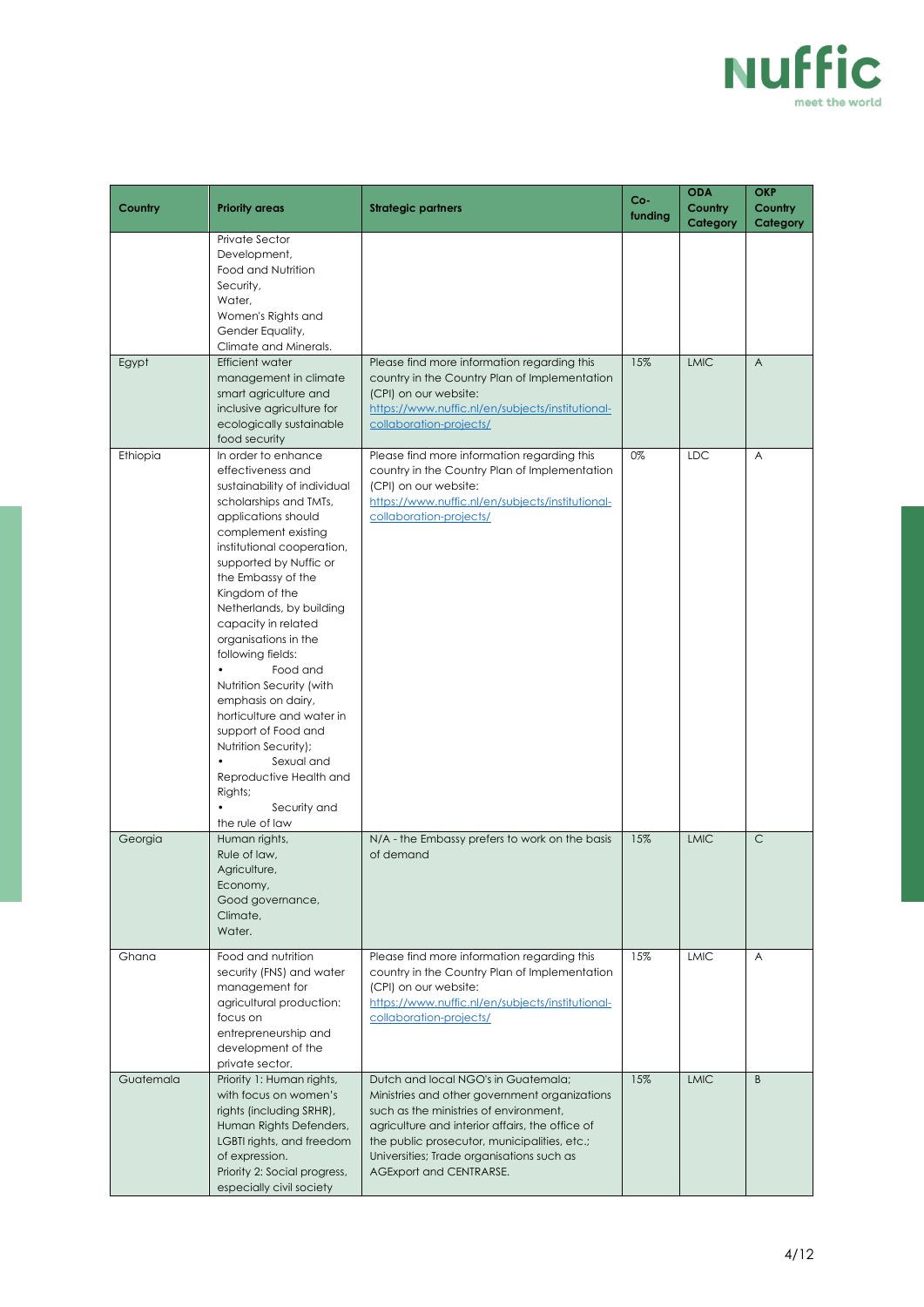

| Country          | <b>Priority areas</b>                                                                                                                                                                                                                                                                                                                                                                                                                                                                                       | <b>Strategic partners</b>                                                                                                                                                                                                                         | Co-<br>funding | <b>ODA</b><br>Country<br>Category | <b>OKP</b><br>Country<br>Category |
|------------------|-------------------------------------------------------------------------------------------------------------------------------------------------------------------------------------------------------------------------------------------------------------------------------------------------------------------------------------------------------------------------------------------------------------------------------------------------------------------------------------------------------------|---------------------------------------------------------------------------------------------------------------------------------------------------------------------------------------------------------------------------------------------------|----------------|-----------------------------------|-----------------------------------|
|                  | and (shrinking) civic<br>space<br>Priority 3: Peace, security,<br>stability and migration,<br>with focus on<br>transnational crime.<br>Priority 4: Sustainable<br>trade and investment,<br>with focus on agrifood,<br>logistics and corporate<br>social responsibility.<br>Priority 5: Sustainable<br>development and<br>climate.                                                                                                                                                                           |                                                                                                                                                                                                                                                   |                |                                   |                                   |
| Guinea           | Security and Rule of Law,<br>Private Sector<br>Development,<br>Food and Nutrition<br>Security,<br>Women's Rights and<br>Gender Equality,<br>International Justice.<br>Climate & Environment.                                                                                                                                                                                                                                                                                                                | The embassy has many partners in different<br>projects, mostly governmental institutions and<br>NGOs, Partners are chosen on the basis of<br>their interest in taking part in the activities.                                                     | 0%             | <b>LDC</b>                        | B                                 |
| Indonesia        | Food and Nutrition<br>Security<br>Water management<br>including climate and<br>energy,<br>Security and the rule of<br>law.                                                                                                                                                                                                                                                                                                                                                                                  | Please find more information regarding this<br>country in the Country Plan of Implementation<br>(CPI) on our website:<br>https://www.nuffic.nl/en/subjects/institutional-<br>collaboration-projects/                                              | 15%            | <b>LMIC</b>                       | $\overline{A}$                    |
| Jordan           | Food and Nutrition<br>Security,<br>Sustainable agriculture<br>including water<br>efficiency and reuse.                                                                                                                                                                                                                                                                                                                                                                                                      | Please find more information regarding this<br>country in the Country Plan of Implementation<br>(CPI) on our website:<br>https://www.nuffic.nl/en/subjects/institutional-<br>collaboration-projects/                                              | 15%            | <b>LMIC</b>                       | A                                 |
| Kenya<br>Lebanon | Food and Nutrition<br>Security in a nexus with<br>Water<br>1. professional education<br>and vocational training in<br>the agricultural value<br>chains horticulture and<br>dairy through strong<br>collaboration with the<br>private sector;<br>2. teacher training for<br>agricultural TVET<br>3. water-smart and<br>climate-smart agriculture<br>4. improved governance<br>of water contributing to<br>water-smart agriculture<br>Data gathering and<br>analysis,<br>Rule of law and anti-<br>corruption, | Please find more information regarding this<br>country in the Country Plan of Implementation<br>(CPI) on our website:<br>https://www.nuffic.nl/en/subjects/institutional-<br>collaboration-projects/<br>Public institutions<br>Social enterprises | 15%<br>25%     | <b>LMIC</b><br><b>UMIC</b>        | $\overline{A}$<br>B               |
| Liberia          | Program/project<br>management.<br>Health,                                                                                                                                                                                                                                                                                                                                                                                                                                                                   | For Health:                                                                                                                                                                                                                                       | 0%             | <b>LDC</b>                        | B                                 |
|                  |                                                                                                                                                                                                                                                                                                                                                                                                                                                                                                             | Health facilities, Health professionals,<br>Knowlegde institutions / tertiary (colleges,                                                                                                                                                          |                |                                   |                                   |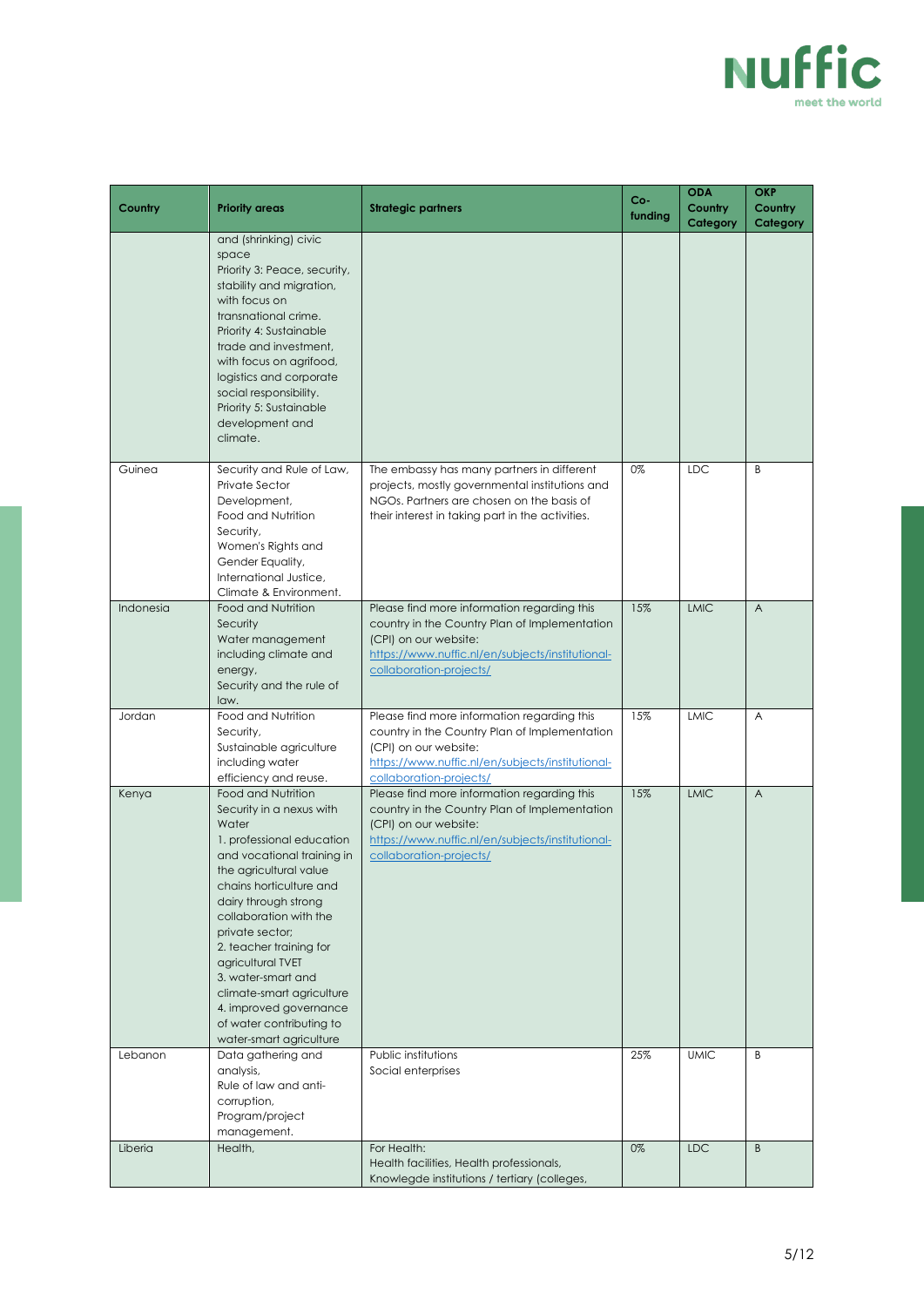

| Country    | <b>Priority areas</b>                                                                                                                                                                                                                                               | <b>Strategic partners</b>                                                                                                                                                                                                                                                                                                                                                                                                                                                                                                                                                                                                                                                                                                                                 | Co-<br>funding | <b>ODA</b><br>Country<br>Category | <b>OKP</b><br>Country<br>Category |
|------------|---------------------------------------------------------------------------------------------------------------------------------------------------------------------------------------------------------------------------------------------------------------------|-----------------------------------------------------------------------------------------------------------------------------------------------------------------------------------------------------------------------------------------------------------------------------------------------------------------------------------------------------------------------------------------------------------------------------------------------------------------------------------------------------------------------------------------------------------------------------------------------------------------------------------------------------------------------------------------------------------------------------------------------------------|----------------|-----------------------------------|-----------------------------------|
|            | Water Sanitation,<br>Hygiene and Water<br>resources.<br>Agriculture/Food<br>Security,<br>Trade & Private sector<br>development.                                                                                                                                     | technical universities), Government institutions<br>/ agencies, sector associations, regulatory<br>bodies.<br>For Water:<br>Knowledge institutions / tertiary (colleges,<br>technical universities), geovernment<br>institutions, SMEs, sector associations,<br>regulatory bodies.<br>For Agriculture/Food Security:<br>Knowledge Institutions/Tertiary (Colleges,<br><b>Technical Universities)</b><br>Government Institutions/Agencies<br>SME's<br><b>Sector Associations</b><br>Regulatory Bodies<br>Trade & Private sector development:<br>Knowledge Institutions/Tertiary (Colleges,<br><b>Technical Universities)</b><br>Government Institutions/Agencies<br>SME's<br><b>Sector Associations</b><br><b>Regulatory Bodies</b><br>Young Entrepreneurs |                |                                   |                                   |
| Macedonia  | Rule of law and judiciary<br>(including security),<br>Proper functioning of<br>state institutions and<br>active citizenship,<br>Human rights and<br>fundamental freedoms<br>(LGBTI, women, minorities,<br>freedom of expression),<br>Socio-economic<br>development. | Civil Society Organizations<br>Government bodies<br>Academic institutions covering the priority<br>themes                                                                                                                                                                                                                                                                                                                                                                                                                                                                                                                                                                                                                                                 | 25%            | <b>UMIC</b>                       | C                                 |
| Mali       | Food and Nutrition,<br>Security,<br>Sexual Reproductive<br>Health and Rights.                                                                                                                                                                                       | Please find more information regarding this<br>country in the Country Plan of Implementation<br>(CPI) on our website:<br>https://www.nuffic.nl/en/subjects/institutional-<br>collaboration-projects/                                                                                                                                                                                                                                                                                                                                                                                                                                                                                                                                                      | 0%             | <b>LDC</b>                        | A                                 |
| Mozambique | Food and Nutrition<br>Security (focus nutrition),<br>Energy & Maritime,<br>Water.<br>Sexual Reproductive<br>Health and Rights.                                                                                                                                      | Please find more information regarding this<br>country in the Country Plan of Implementation<br>(CPI) on our website:<br>https://www.nuffic.nl/en/subjects/institutional-<br>collaboration-projects/                                                                                                                                                                                                                                                                                                                                                                                                                                                                                                                                                      | 0%             | <b>LDC</b>                        | A                                 |
| Myanmar    | Inclusive agriculture for<br>ecologically sustainable<br>food security and<br>sustainable and<br>equitable water use.                                                                                                                                               | Please find more information regarding this<br>country in the Country Plan of Implementation<br>(CPI) on our website:<br>https://www.nuffic.nl/en/subjects/institutional-<br>collaboration-projects/                                                                                                                                                                                                                                                                                                                                                                                                                                                                                                                                                      | 0%             | <b>LDC</b>                        | A                                 |
| Nepal      | Food security,<br>Safety and Rule of Law,<br>Sexuality and<br>Reproductive Health and<br>Rights,<br>Water,<br>Climate smart<br>agriculture,<br>Good governance/                                                                                                     | Government organizations<br>Private Sector<br>NGO's<br><b>Educational Institutions</b>                                                                                                                                                                                                                                                                                                                                                                                                                                                                                                                                                                                                                                                                    | 0%             | <b>LDC</b>                        | C                                 |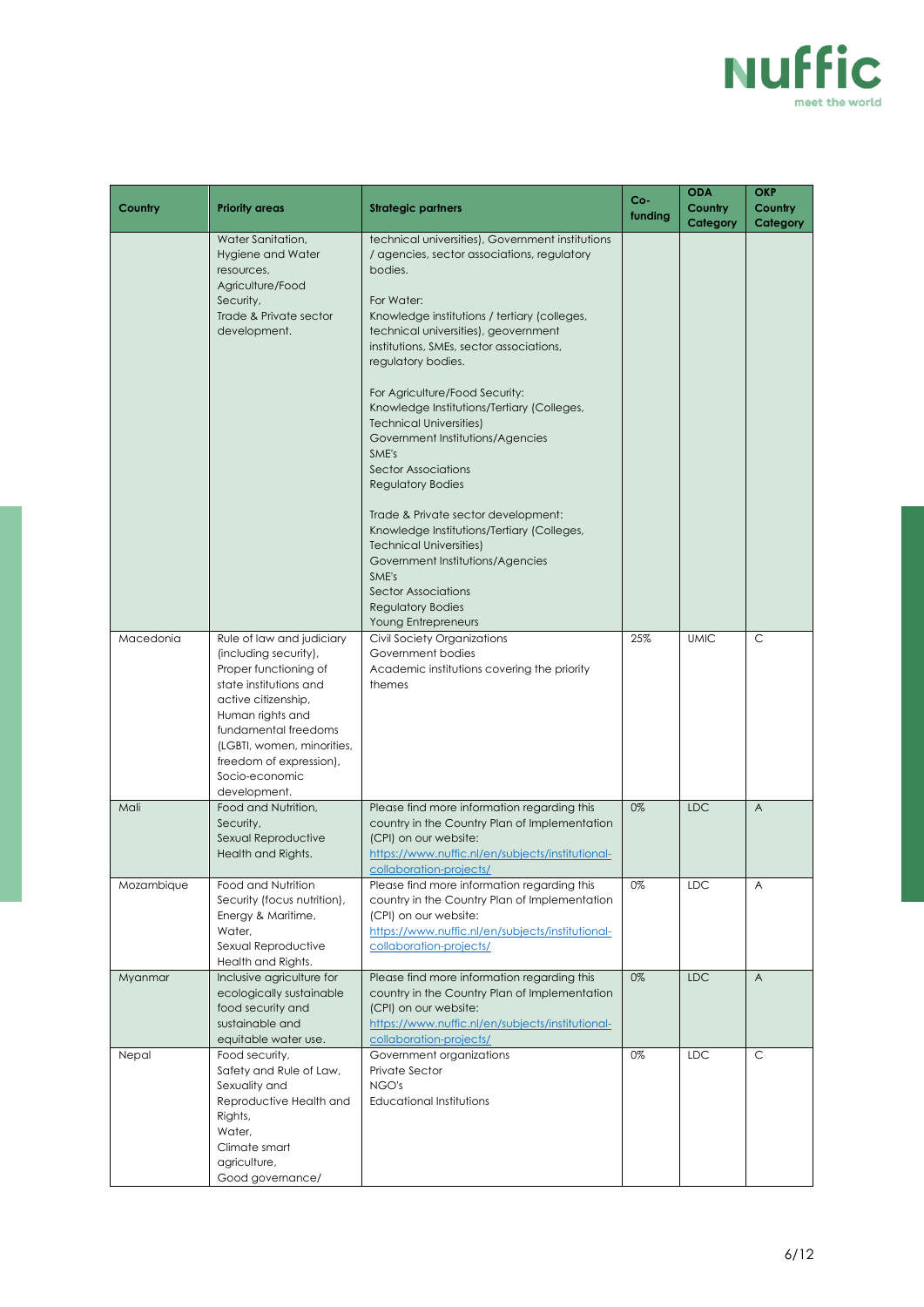

| Country                    | <b>Priority areas</b>                                                                                                                                                                                                                                                                                                                                                                                       | <b>Strategic partners</b>                                                                                                            | $Co-$<br>funding | <b>ODA</b><br>Country<br>Category | <b>OKP</b><br>Country<br>Category |
|----------------------------|-------------------------------------------------------------------------------------------------------------------------------------------------------------------------------------------------------------------------------------------------------------------------------------------------------------------------------------------------------------------------------------------------------------|--------------------------------------------------------------------------------------------------------------------------------------|------------------|-----------------------------------|-----------------------------------|
|                            | Administration and<br>management,<br>Animal husbandry,<br>Communication and<br>media.                                                                                                                                                                                                                                                                                                                       |                                                                                                                                      |                  |                                   |                                   |
| Nicaragua                  | Logistics and port<br>development,<br>Water,<br>Agri-food,<br>Sustainability,<br>Circular Economy,<br>Renewable Energy,<br>Innovation/<br>entrepreneurism,<br>emerging technologies<br>(Internet of things, 3D<br>printing, Big Data, etc.),<br>Corporate Social<br>Responsibility,<br>Human rights (specifically<br>Women, LGTBI<br>community and human<br>rights defenders),<br>Security and rule of law. | NGO's, Universities, Private-Public sector<br>initiatives that are not linked to the<br>government.                                  | 15%              | <b>LMIC</b>                       | $\mathsf C$                       |
| Niger                      | Sexual and Reproductive<br>Health and Rights,<br>Security and Rule of Law,<br>Food and Nutrition<br>Security,<br>Water.                                                                                                                                                                                                                                                                                     | To be determined                                                                                                                     | 0%               | <b>LDC</b>                        | B                                 |
| Nigeria                    | Human rights and good<br>governance<br>(democratisation and<br>elections, security and<br>rule of law),<br>Sexual and reproductive<br>health and rights, Water<br>management,<br>Economic development<br>(food security and<br>agriculture, agro food<br>and horticulture, energy,<br>creative industries)                                                                                                  | Both public and private sectors                                                                                                      | 15%              | <b>LMIC</b>                       | B                                 |
| Pakistan                   | Agricultural<br>development,<br>Dairy processing,<br>Food security,<br>Water management,<br>Logistics (maritime<br>affaire),<br>Gender equality (female<br>leadership),<br>Security and rule of Law<br>(not including human<br>rights for which other<br>funding is available),<br>Governance (with focus<br>on public administration),<br>Media and Journalism.                                            | Civil society organizations, NGO's, academia,<br>public service and business community<br>(entrepreneurs and knowledge institutions) | 15%              | <b>LMIC</b>                       | C                                 |
| Palestinian<br>Territories | Efficient water use for<br>climate smart agriculture<br>and Improved access to                                                                                                                                                                                                                                                                                                                              | Please find more information regarding this<br>country in the Country Plan of Implementation<br>(CPI) on our website:                | 15%              | <b>LMIC</b>                       | $\overline{A}$                    |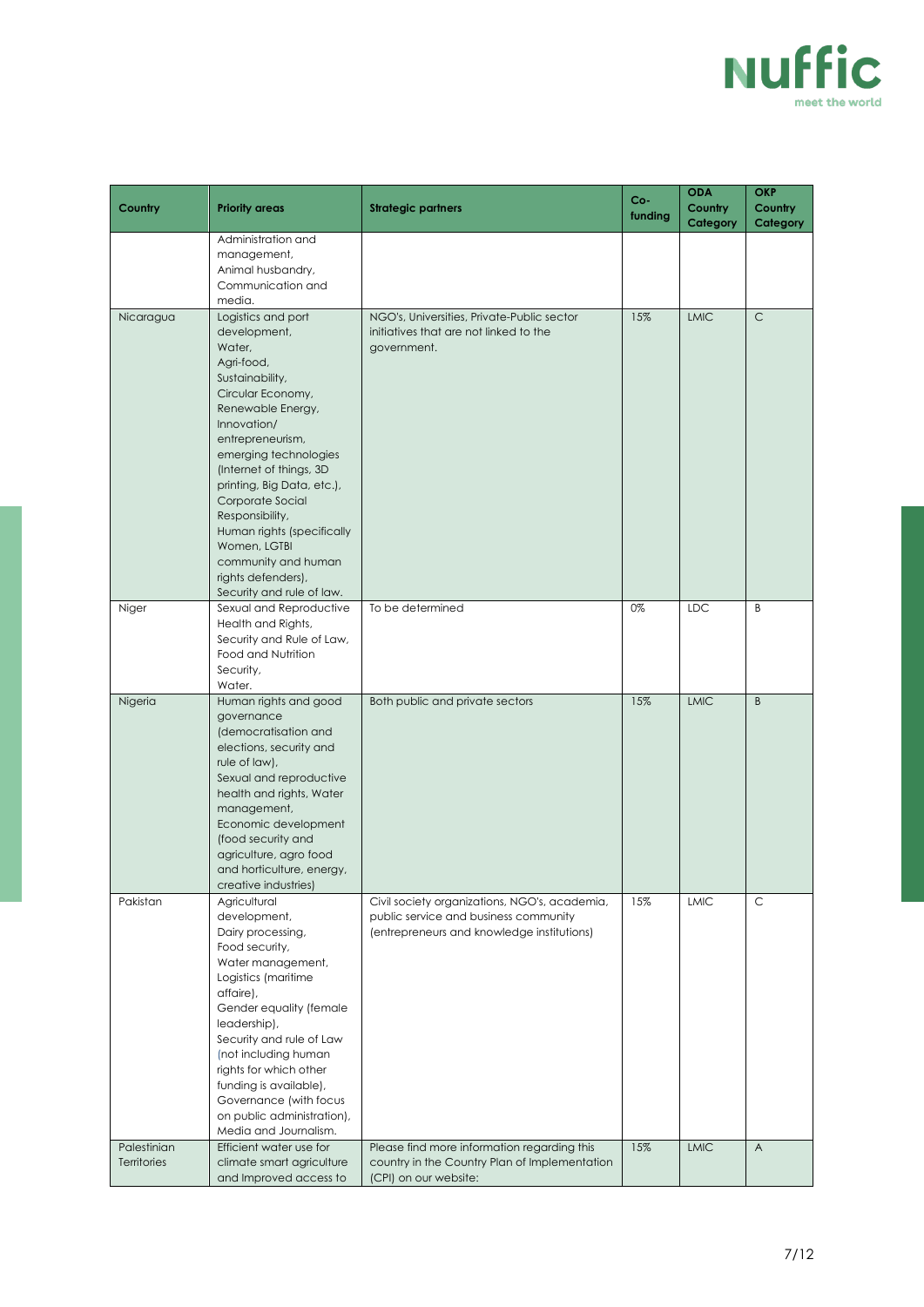

| Country     | <b>Priority areas</b>                                                                                                                                                                                                                                                                                                                                                                                                                                                | <b>Strategic partners</b>                                                                                                                                                                                                                                                                                                                                                                                                                                                                                                                                                                                                                                                                                                                                                                                                                                                                                                                                                                                                                                                                                                                                                                                                                                                                                                                                                                                                                                                                                                                                                                                       | Co-<br>funding | <b>ODA</b><br>Country | <b>OKP</b><br>Country |
|-------------|----------------------------------------------------------------------------------------------------------------------------------------------------------------------------------------------------------------------------------------------------------------------------------------------------------------------------------------------------------------------------------------------------------------------------------------------------------------------|-----------------------------------------------------------------------------------------------------------------------------------------------------------------------------------------------------------------------------------------------------------------------------------------------------------------------------------------------------------------------------------------------------------------------------------------------------------------------------------------------------------------------------------------------------------------------------------------------------------------------------------------------------------------------------------------------------------------------------------------------------------------------------------------------------------------------------------------------------------------------------------------------------------------------------------------------------------------------------------------------------------------------------------------------------------------------------------------------------------------------------------------------------------------------------------------------------------------------------------------------------------------------------------------------------------------------------------------------------------------------------------------------------------------------------------------------------------------------------------------------------------------------------------------------------------------------------------------------------------------|----------------|-----------------------|-----------------------|
|             | water and sanitation<br>through good<br>governance and sound<br>technical management.                                                                                                                                                                                                                                                                                                                                                                                | https://www.nuffic.nl/en/subjects/institutional-<br>collaboration-projects/                                                                                                                                                                                                                                                                                                                                                                                                                                                                                                                                                                                                                                                                                                                                                                                                                                                                                                                                                                                                                                                                                                                                                                                                                                                                                                                                                                                                                                                                                                                                     |                | Category              | Category              |
| Peru        | Agri/food,<br>Water,<br>Logistics,<br>Energy,<br>MVO.                                                                                                                                                                                                                                                                                                                                                                                                                | Technical and agriculture universities<br>Technology institutes<br>Peruvian companies in need of new<br>technology<br>Trade organizations                                                                                                                                                                                                                                                                                                                                                                                                                                                                                                                                                                                                                                                                                                                                                                                                                                                                                                                                                                                                                                                                                                                                                                                                                                                                                                                                                                                                                                                                       | 25%            | <b>UMIC</b>           | $\mathsf{C}$          |
| Philippines | 1. Agrifood / Food Safety<br>2. Educational<br>cooperation<br>3. Maritime Development<br>4. Renewable /<br>Sustainable Energy<br>5. Smart and resilient<br>cities<br>6. Sustainable mobility<br>(Cycling and Carbon-<br>Neutral Transport)<br>7. Water<br>8. Environment / Climate<br><b>Studies / Disaster Risk</b><br>Reduction<br>9. Human trafficking and<br>migration<br>10. Security and Rule of<br>Law<br>11. Sexual and<br>reproductive health and<br>rights | 1. For Agriculture/Food Security:<br>Government / Regulatory Authorities<br>Knowledge Institutions (Universities, Training<br>Centers, Education Centers)<br>SME's<br><b>NGOs</b><br>2. Educational Cooperation<br>Knowledge Institutions (Universities, Technical<br>Institutions and Schools)<br>Government Institutions and Agencies<br><b>Sector Associations</b><br>3. For Maritime Development<br>Government / regulatory authorities<br>Knowledge Institutions<br>Private sector<br>4. For Renewable / Sustainable Energy:<br><b>SMEs</b><br>Government Institutions/Agencies<br>Regulatory Bodies<br><b>Sector Associations</b><br><b>NGOs</b><br>5. For Smart & Resilient Cities<br>Government Institutions/Agencies<br>Knowledge institutions (Tertiary Level)<br><b>SMEs</b><br><b>Sector Associations</b><br>Regulatory Bodies<br>6. For Sustainable Mobility<br>Government Institutions/Agencies<br>Knowledge institutions<br><b>SMEs</b><br><b>Sector Associations</b><br>7. For Water:<br>Government Institutions/Agencies<br>Knowledge institutions (Tertiary Level)<br><b>SMEs</b><br><b>Sector Associations</b><br><b>Regulatory Bodies</b><br>8. For Environment / Climate Studies / Disaster<br><b>Risk Reduction</b><br><b>NGOs</b><br>Government Institutions/Agencies<br>Knowledge institutions<br><b>Regulatory Bodies</b><br>9. For Human trafficking and migration<br><b>NGOs</b><br>Government Institutions/Agencies<br>Knowledge institutions<br>Regulatory Bodies<br>10. For Security and Rule of Law<br><b>NGOs</b><br>Government Institutions/Agencies<br>Knowledge institutions | 15%            | <b>LMIC</b>           | $\subset$             |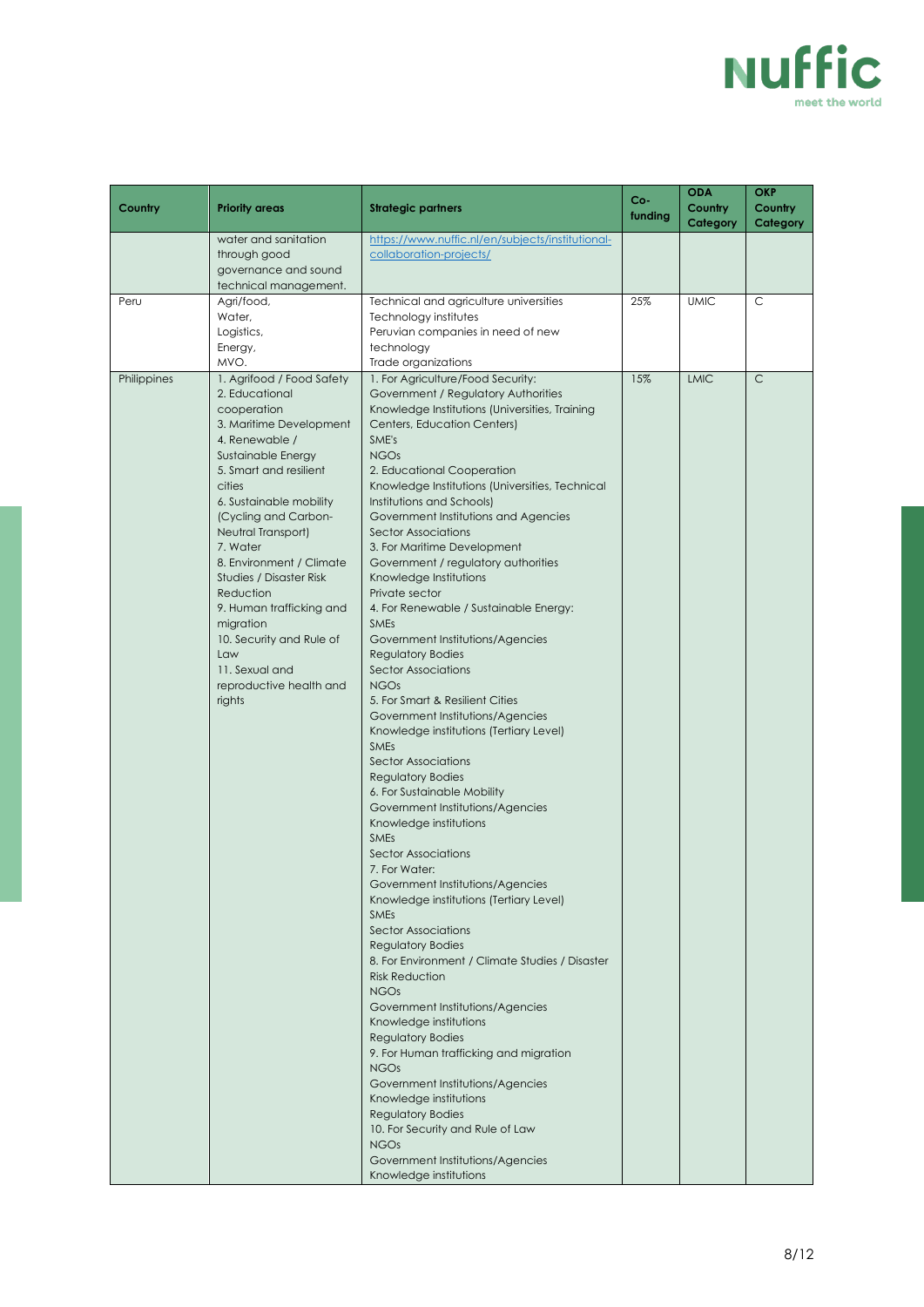

| Country      | <b>Priority areas</b>                                                                                                                                                                                                                                                                                                                                                                                                                                                                                                                                                     | <b>Strategic partners</b>                                                                                                                                                                                                                                                                                                                                                                                                                                                                                       | Co-<br>funding | <b>ODA</b><br>Country<br>Category | <b>OKP</b><br>Country<br>Category |
|--------------|---------------------------------------------------------------------------------------------------------------------------------------------------------------------------------------------------------------------------------------------------------------------------------------------------------------------------------------------------------------------------------------------------------------------------------------------------------------------------------------------------------------------------------------------------------------------------|-----------------------------------------------------------------------------------------------------------------------------------------------------------------------------------------------------------------------------------------------------------------------------------------------------------------------------------------------------------------------------------------------------------------------------------------------------------------------------------------------------------------|----------------|-----------------------------------|-----------------------------------|
|              |                                                                                                                                                                                                                                                                                                                                                                                                                                                                                                                                                                           | Security sector institutions<br>11. For Sexual and reproductive health and<br>rights<br><b>NGOs</b><br>Public health institutions<br>Knowledge institutions<br>Health sector professionals                                                                                                                                                                                                                                                                                                                      |                |                                   |                                   |
| Rwanda       | Security and Rule of Law:<br>Justice, Reconciliation<br>Law and Order Sector<br>(JRLOS) with special<br>attention for:<br>-provision of legal<br>services in the JRLOS<br>institutions<br>- increased access to,<br>and quality of justice<br>through capacity<br>strengthening of<br>forensics, law<br>enforcement and<br>rehabilitation centres.<br>Food and nutrition<br>security in a nexus with<br>water:<br>- value addition through<br>agro-business<br>development and agro-<br>processing<br>- sustainable, water<br>efficient and climate<br>smart agriculture. | Please find more information regarding this<br>country in the Country Plan of Implementation<br>(CPI) on our website:<br>https://www.nuffic.nl/en/subjects/institutional-<br>collaboration-projects/                                                                                                                                                                                                                                                                                                            | 0%             | <b>LDC</b>                        | A                                 |
| Senegal      | Private sector<br>Development,<br>Human Rights,<br>Security (Sahel Region),<br>Employment /<br>Employability of youth,<br>Vocational training,<br>Sexual and Reproductive<br>Health and Rights,<br>Rule of law,<br>International justice,<br>Climate & Environment,<br>Food security.                                                                                                                                                                                                                                                                                     | The Embassy has many partners with whom<br>we work depending on the projects we are<br>working on. That is why the Embassy always<br>supports any person/organizations interested<br>by the OKP programme to apply (open<br>system).                                                                                                                                                                                                                                                                            | 0%             | <b>LDC</b>                        | $\overline{B}$                    |
| Sierra Leone | Health,<br>Water Sanitation,<br>Hygiene and Water<br>resources,<br>Agriculture/Food<br>Security,<br>Trade & Private sector<br>development.                                                                                                                                                                                                                                                                                                                                                                                                                                | For Health:<br>Health facilities, Health professionals,<br>Knowlegde institutions / tertiary (colleges,<br>technical universities), Government institutions<br>/ agencies, sector associations, regulatory<br>bodies.<br>For Water:<br>Knowledge institutions / tertiary (colleges,<br>technical universities), geovernment<br>institutions, SMEs, sector associations,<br>regulatory bodies.<br>For Agriculture/Food Security:<br>Knowledge Institutions/Tertiary (Colleges,<br><b>Technical Universities)</b> | 0%             | <b>LDC</b>                        | B                                 |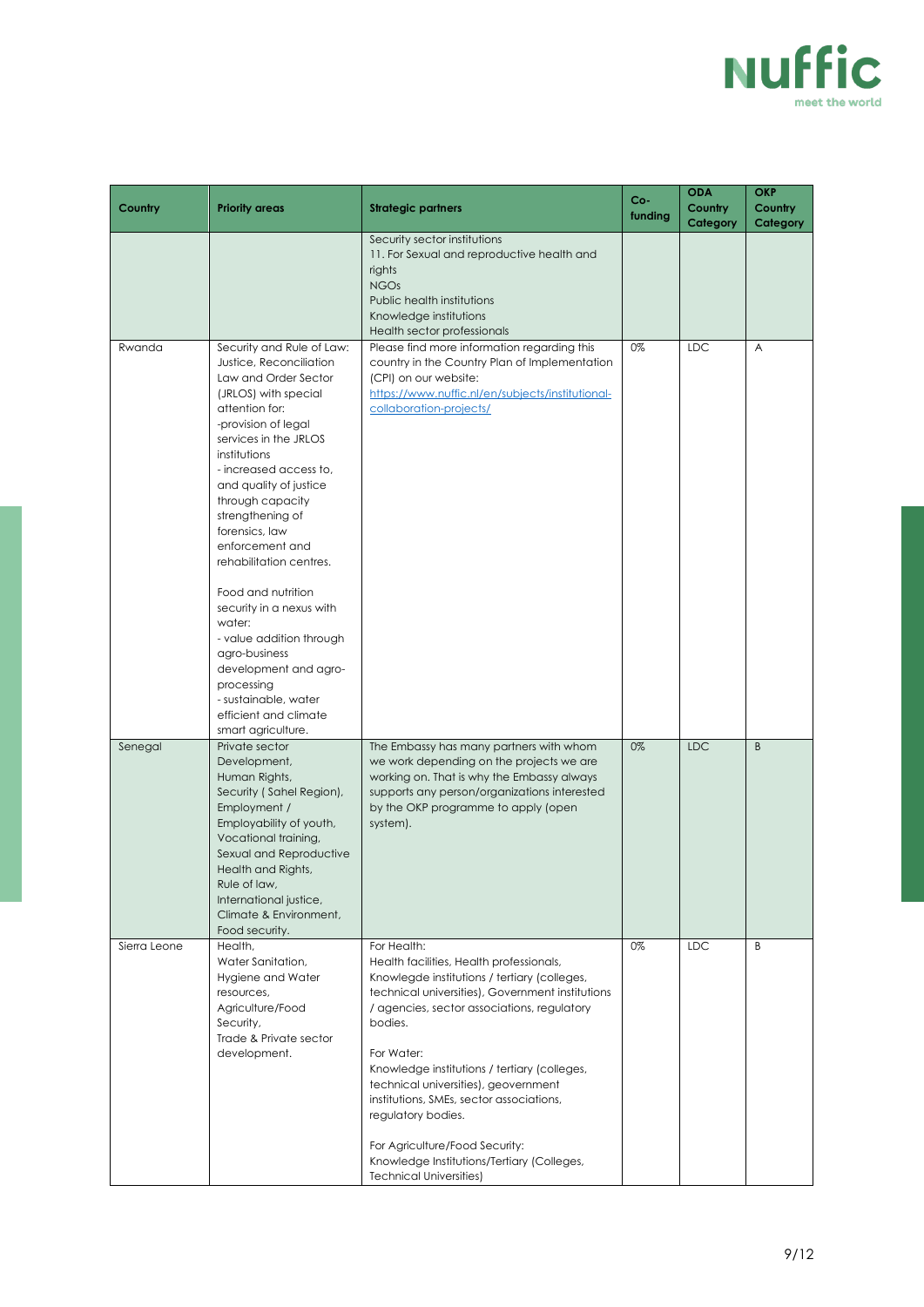

| Country      | <b>Priority areas</b>                                                                                                                                                                                                                                                | <b>Strategic partners</b>                                                                                                                                                                                                                                                                                                                                                                     | Co-<br>funding | <b>ODA</b><br>Country<br>Category | <b>OKP</b><br>Country<br>Category |
|--------------|----------------------------------------------------------------------------------------------------------------------------------------------------------------------------------------------------------------------------------------------------------------------|-----------------------------------------------------------------------------------------------------------------------------------------------------------------------------------------------------------------------------------------------------------------------------------------------------------------------------------------------------------------------------------------------|----------------|-----------------------------------|-----------------------------------|
|              |                                                                                                                                                                                                                                                                      | Government Institutions/Agencies<br>SME's<br>Sector Associations<br>Regulatory Bodies<br>Trade & Private sector development:                                                                                                                                                                                                                                                                  |                |                                   |                                   |
|              |                                                                                                                                                                                                                                                                      | Knowledge Institutions/Tertiary (Colleges,<br><b>Technical Universities)</b><br>Government Institutions/Agencies<br>SME's<br><b>Sector Associations</b><br><b>Regulatory Bodies</b>                                                                                                                                                                                                           |                |                                   |                                   |
| Somalia      | (Maritime) Security and<br>Rule of Law,<br>Food Security and<br>agriculture.                                                                                                                                                                                         | Young Entrepreneurs<br>For (Maritime) Security and Rule of Law:<br>NGO's, Civil society, government, media<br>organisations.<br>For Food Security and agriculture: Knowledge<br>institutes and private sector actors focused on<br>sectors such as fisheries and natural resources                                                                                                            | 0%             | <b>LDC</b>                        | B                                 |
| South Africa | Food and Nutrition,<br>Security,<br>Water management,<br>TVET with a particular<br>focus on FNS and Water.                                                                                                                                                           | Please find more information regarding this<br>country in the Country Plan of Implementation<br>(CPI) on our website:<br>https://www.nuffic.nl/en/subjects/institutional-<br>collaboration-projects/                                                                                                                                                                                          | 25%            | <b>UMIC</b>                       | A                                 |
| South Sudan  | Private Sector<br>Development,<br>Food Security,<br>Water.                                                                                                                                                                                                           | For all areas:<br>Existing project beneficiaries, IDPs, Urban and<br>rural youth, Women.                                                                                                                                                                                                                                                                                                      | 0%             | <b>LDC</b>                        | B                                 |
| Sri Lanka    | Promotion of human<br>rights,<br>Cultural heritage,<br>Sustainable trade and<br>investments with<br>emphasis on water,<br>infrastructure/services<br>and agriculture (dairy,<br>poultry & horticulture).                                                             | Higher educational institutions,<br>government/semi-government entities, NGO's,<br>SME's                                                                                                                                                                                                                                                                                                      | 15%            | <b>LMIC</b>                       | C                                 |
| Sudan        | Food security, agriculture<br>and water.<br>Rule of law and human<br>rights,<br>Business/private sector,<br>Democratisation<br>(including media and<br>journalism)                                                                                                   | We are keen to liaise future OKP activities<br>closely with our ongoing programmes funded<br>via a.o. the Human Rights Fund, PSD<br>programmes and our economic diplomacy<br>efforts. In particular we see a role for the OKP<br>in complementing our private sector led<br>development approach in both Eastern and<br>south western Sudan, addressing migration<br>issues at the same time. | 0%             | <b>LDC</b>                        | B                                 |
| Suriname     | Security and Rule of Law,<br>Food security,<br>Water management,<br>Human Rights esp. LGBT<br>and Women Rights,<br>Urban Planning/City<br>planning,<br>Sustainable tourism<br>management,<br>Diplomacy,<br>Local governance,<br>Sport,<br>Women<br>entrepreneurship, | Government<br>Semi-government<br>NGO's and small enterprises                                                                                                                                                                                                                                                                                                                                  | 25%            | <b>UMIC</b>                       | C                                 |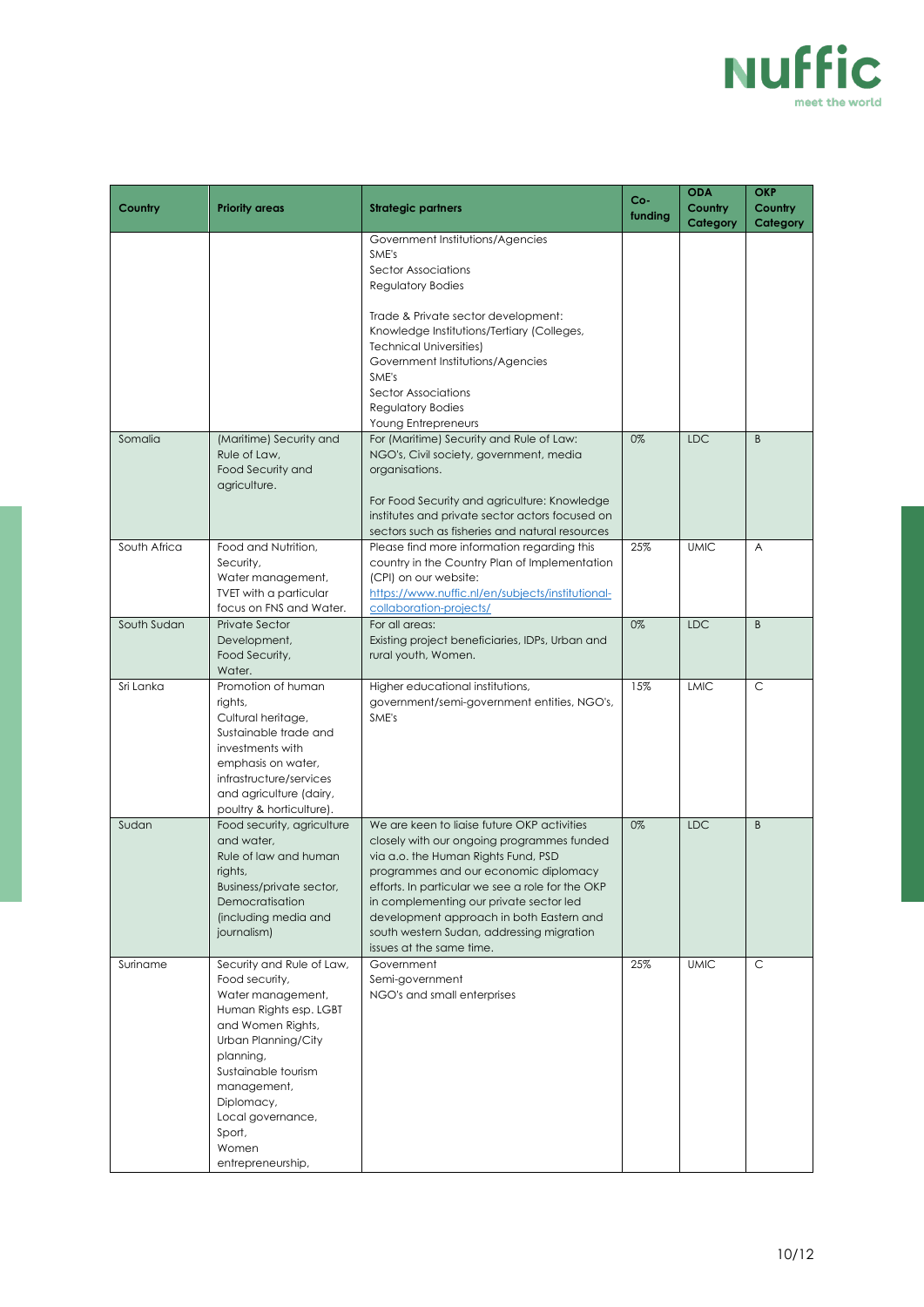

| Country  | <b>Priority areas</b>                                                                                                                                                                                                                                                                                                                                                                                                                                                                                                                                                                                                                                                                                                                                                                                                                                                                     | <b>Strategic partners</b>                                                                                                                                                                            | Co-<br>funding | <b>ODA</b><br>Country<br>Category | <b>OKP</b><br>Country<br>Category |
|----------|-------------------------------------------------------------------------------------------------------------------------------------------------------------------------------------------------------------------------------------------------------------------------------------------------------------------------------------------------------------------------------------------------------------------------------------------------------------------------------------------------------------------------------------------------------------------------------------------------------------------------------------------------------------------------------------------------------------------------------------------------------------------------------------------------------------------------------------------------------------------------------------------|------------------------------------------------------------------------------------------------------------------------------------------------------------------------------------------------------|----------------|-----------------------------------|-----------------------------------|
|          | Private sector<br>development.                                                                                                                                                                                                                                                                                                                                                                                                                                                                                                                                                                                                                                                                                                                                                                                                                                                            |                                                                                                                                                                                                      |                |                                   |                                   |
| Tanzania | Food and Nutrition<br>Security,<br>Energy,<br>(Media).                                                                                                                                                                                                                                                                                                                                                                                                                                                                                                                                                                                                                                                                                                                                                                                                                                    | Please find more information regarding this<br>country in the Country Plan of Implementation<br>(CPI) on our website:<br>https://www.nuffic.nl/en/subjects/institutional-<br>collaboration-projects/ | 0%             | <b>LDC</b>                        | $\overline{A}$                    |
| Thailand | Water management,<br>Agro business,<br>Energy,<br>Sustainable economic<br>development,<br>Environment/Climate.                                                                                                                                                                                                                                                                                                                                                                                                                                                                                                                                                                                                                                                                                                                                                                            | No specific, it could be any potential<br>individual or organization from government<br>and private sectors                                                                                          | 25%            | <b>UMIC</b>                       | C                                 |
| Tunisia  | Agricultural growth and<br>employment in<br>agriculture;<br>Stability, Migration,<br>security and the rule of<br>law.                                                                                                                                                                                                                                                                                                                                                                                                                                                                                                                                                                                                                                                                                                                                                                     | Please find more information regarding this<br>country in the Country Plan of Implementation<br>(CPI) on our website:<br>https://www.nuffic.nl/en/subjects/institutional-<br>collaboration-projects/ | 15%            | <b>LMIC</b>                       | $\overline{A}$                    |
| Uganda   | Food and Nutrition<br>Security with special<br>attention for:<br>- climate smart<br>agriculture, value chain<br>development and<br>business development in<br>horticulture, potato and<br>dairy.<br>- regulatory systems for<br>agricultural products to<br>comply to international<br>market requirements<br>- agricultural training for<br>relief and development<br>in relation to refugee<br>support programmes in<br>Uganda.<br>Security and Rule of Law:<br>1. Training capacity and<br>organisational<br>development of<br>institutions in the<br>established Justice Law<br>and Order Sector (JLOS).<br>Focus themes are<br>specified in the CPI for<br>Uganda<br>2. Prioritized themes<br>within JLOS<br>- Juvenile and child<br>justice<br>- Sexual gender based<br>violence in relation to<br>human rights<br>- Safety and security<br>refugee settlements/host<br>communities | Please find more information regarding this<br>country in the Country Plan of Implementation<br>(CPI) on our website:<br>https://www.nuffic.nl/en/subjects/institutional-<br>collaboration-projects/ | 0%             | <b>LDC</b>                        | A                                 |